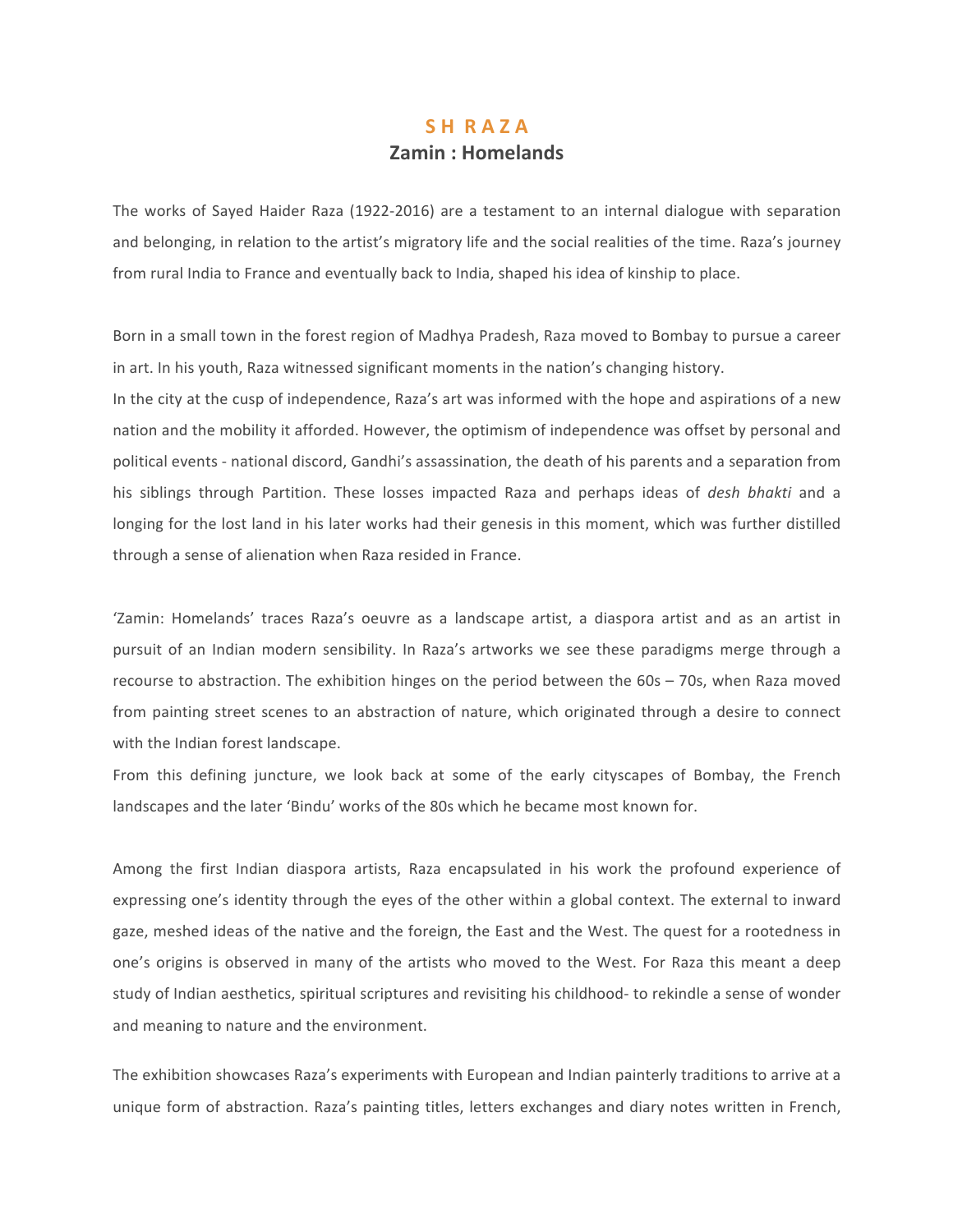English and Devanagari, reveal his varied knowledge of art, literature, poetry and philosophy of world cultures.

Raza imbued meaning in form and colour through ancient Indian aesthetics and cosmology. While abstraction was largely regarded as a creation of western modernism, Raza's practice grounded abstraction in Eastern thought, referencing primordial concepts of sacred geometry and power diagrams of yantra and tantric philosophy.

For Raza, the 'Bindu' marked his arrival at making of an icon that was universal in form and rooted in the national. It afforded multiple associations and meaning as the Tama Shunya- dark void, beej-seed, dhyana-meditation, naad-reverberation, the sun, the drop, the world and the cosmos.

The artist's life and work may be read as a deliberation on the human experience of migration and displacement. In an increasingly polarised world, Raza's legacy finds relevance today by an affirmation of plurality and cultural coexistence.

-*Puja Vaish*

## **About the collaborators**

## **Chhatrapati Shivaji Maharaj Vastu Sangrahalaya**

Chhatrapati Shivaji Maharaj Vastu Sangrahalaya, formerly known as the Prince of Wales Museum of Western India, is one of the premier art and history museums in India. CSMVS celebrated its 100 years' glorious journey as one of the premier, public enlightenment centres of the country on 10th January 2022. This was a landmark moment, not only in the history of the Museum but for the cultural movement of the country. In the last decade the Museum has undergone a profound modernization process with the idea to transform the Museum from a national level repository of antiquities to an institute of international standards. In its Centenary year, CSMVS has put together a list of significant projects and initiatives which will be undertaken in and beyond 2022 to mark this landmark year and moment.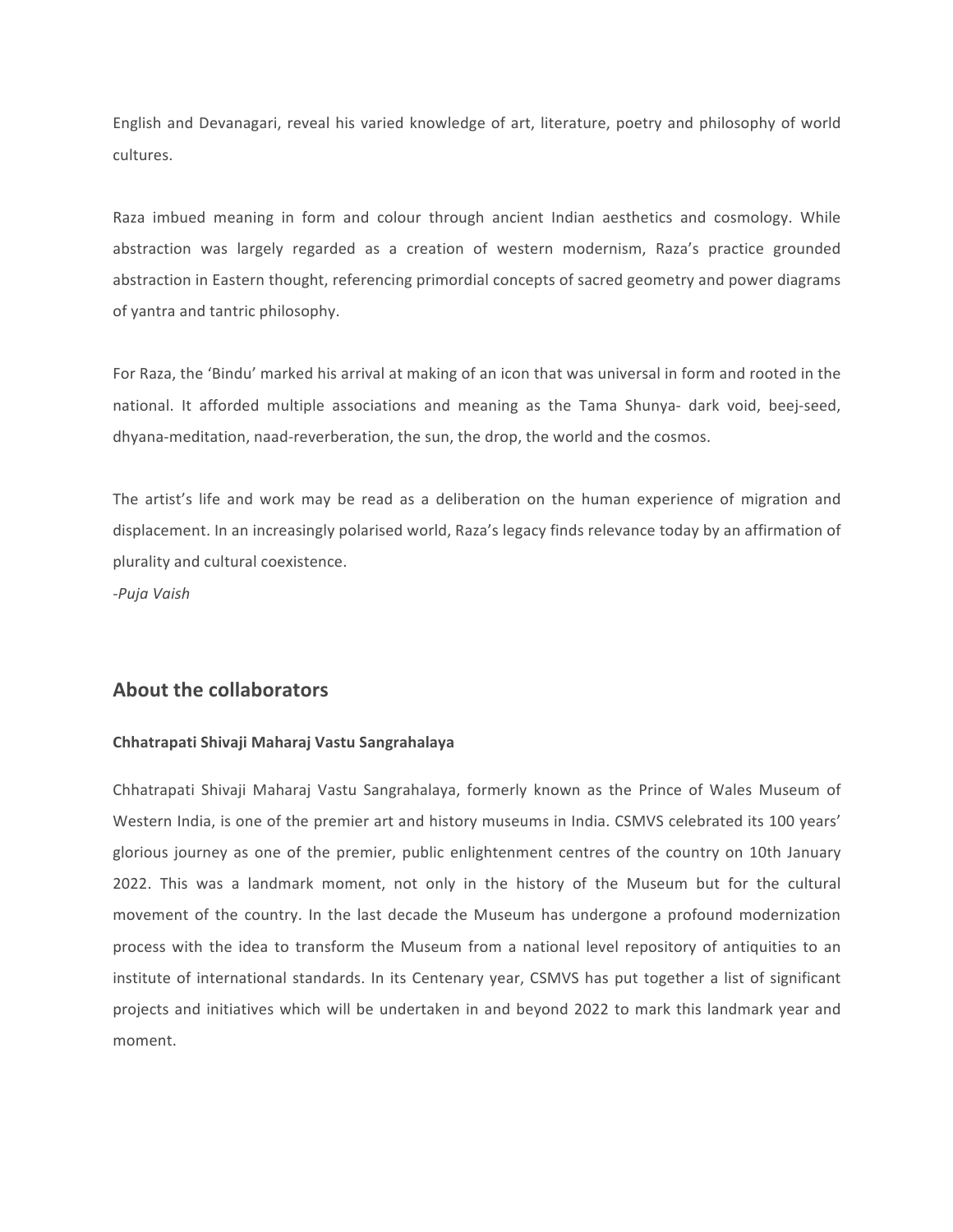#### **Jehangir Nicholson Art Foundation**

The Jehangir Nicholson Art Foundation functions as the Modern and Contemporary Art wing of the Chhatrapati Shivaji Maharaj Vastu Sangrahalaya, Mumbai.

One of the earliest private collectors of modern Indian art, Jehangir Nicholson, acquired almost 800 artworks over 5 decades. The artworks in the collection date from the 1940s - early 2000s reflecting the significant trajectories of post-independence Indian art as well as the cultural milieu of the city. The core of the collection is of the Bombay Progressive Artists Group, and further features art oeuvres from around India including Baroda, Delhi, Calcutta, Madras. Having built a significant collection, it was Nicholson's ardent wish to make his collection accessible to the public. As early as 1976, he made an alliance with the National Centre for Performing Arts (NCPA) to open an art centre there called the Jehangir Nicholson Museum of Modern Art where a part of the collection was displayed. It was the first space in the city dedicated to Modern and Contemporary Art. When the National Gallery of Modern Art (NGMA) opened in the 90s, Nicholson was on its advisory board and also exhibited works from his collection there. He spent his final years negotiating with the authorities for a space in the city to build a museum of contemporary art. In his will, he expressed a desire that a home be found for his collection where it would be accessible to the public. After Nicholson passed away, the Executors of the Nicholson Estate formed the JNAF and entered into a collaboration with Mumbai's premier museum, the CSMVS where the Jehangir Nicholson gallery opened to the public on 11th April 2011.

## **Art Musings**

Art Musings is one of the earliest galleries to have been established in South Mumbai's vibrant and culturally rich Colaba area. Founded in 1999, well before the emergence of the area's 'gallery district', Art Musings has been a trailblazer both in terms of the artists it represents and the exhibitions it has organised both in its own space and at other off-site venues across the city, including at the esteemed National Gallery of Modern Art in Mumbai.

Over the years, Art Musings has nurtured a spectrum of artistic practices, working across generations and choices of medium and vocabulary. It has presented the work of such legendary Indian modernists as SH Raza, MF Husain, FN Souza, KG Subramanyan, Ram Kumar and Satish Gujral, all members of the first generation of post-colonial Indian artists.

The gallery enjoyed a long-term relationship with Raza, and held several exhibitions with him since 2004.